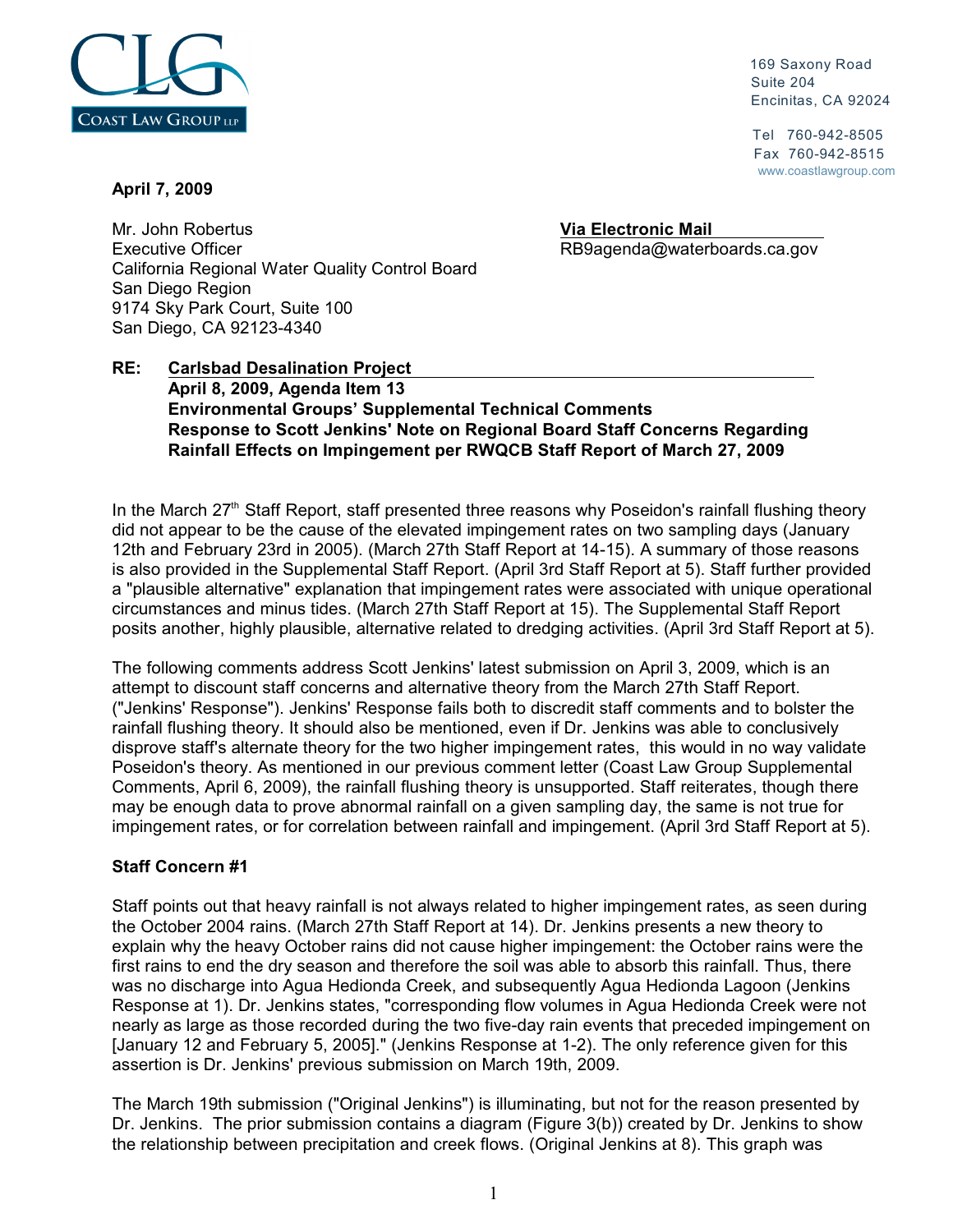#### **Supplemental Technical Comments Response to Scott Jenkins' Note on Regional Board Staff Concerns Regarding Rainfall Effects on Impingement per RWQCB Staff Report of March 27, 2009**

prepared using rainfall data from NOAA and discharge data from Tetratech (Original Jenkins at 8). The graph is explained: "Note each rainfall event produces a corresponding peak discharge event in the creek, except during a portion of the winter of 2006 when no flow data was collected." (emphasis added)(Original Jenkins at 8). Thus, Figure 3(b) shows flow rate in the Agua Hedionda Creek versus rainfall, with no qualification concerning first rains of the season or soil moisture. The next graph, Figure 4, shows daily discharge flows from Agua Hedionda Creek during the impingement study. (Original Jenkins at 9). This diagram (created by Dr. Jenkins) clearly shows high flow rates from Agua Hedionda Creek in October. *Id*. In fact, the October rains produced the highest Agua Hedionda Creek flow rates. Id. Moreover, the San Diego MS4 Permit copermittee sampling data from 2004 and 2005 shows Agua Hedionda Creek actually had more flows in October than in February. (See Appendix A: Hydrographs, submitted herewith).

Dr. Jenkins' other point, that the October rainfall was short in duration, lasting only one day, seems incorrect. (Jenkins Response at 1-2). His reference to Figure 1 is not helpful, as the x-axis data points are given in 2-month intervals, making it difficult to decipher exact data sets. (Jenkins Response at 5). Further, Dr. Jenkins labeled only certain days on the graph, not including the October rainfall event. *Id.* Notwithstanding these difficulties, the data seems to show the October rain event did comprise of more than one day of rainfall and resulted in a high volume of precipitation. *Id.*

Thus, Dr. Jenkins has cherry-picked the data he would like to explain (ie. higher impingement rates on January 12th and February 5th), and designed a theory to reach the desired result (ie. Poseidon's desired result). His own hydrographic rating curve and daily discharge diagram belie "dry ground" theory. Either his original data set is flawed, undermining the credibility of that dataset and his new theory; or, his new theory is flawed, undermining the "dry ground" explanation as well. Either way, Jenkins' theories don't match up.

# **Staff Concern #2**

 $\overline{a}$ 

Staff correctly points out that after the January 12th and February 5th sampling points, the next three highest impingement rates correspond to dry days (ie. no rainfall). In addressing this criticism of the rainfall flushing theory, Dr. Jenkins cannot seem to make up his mind. He first states a comparison of the next three highest impingement days (dry days) is inappropriate because "the amount of biomass impinged at the intake on the next three highest days was minor in relation to the amount observed on the outlier days." (Jenkins Response at 2).

However, Jenkins then finds it entirely reasonable to take the next five highest impingement days (which did correspond to rainfall) into account (even though they would be even less appropriate to consider since they would be even more minor compared to the outliers). He concludes, "[i]n fact, rainfall occurred during or immediately before 7 of the 10 highest impingement samples." (Jenkins at 2). Here, Dr. Jenkins has conveniently decided to focus on the top 10 data points (days with highest impingement rates) to "dilute" the data.

One could just as easily narrow the focus to the top 5 highest impingement rates, resulting in an entirely different conclusion: 3 of the 5 days highest impingement days correspond to dry weather! Dr. Jenkins fails to discount staff's criticism, much less prove Poseidon's theory.